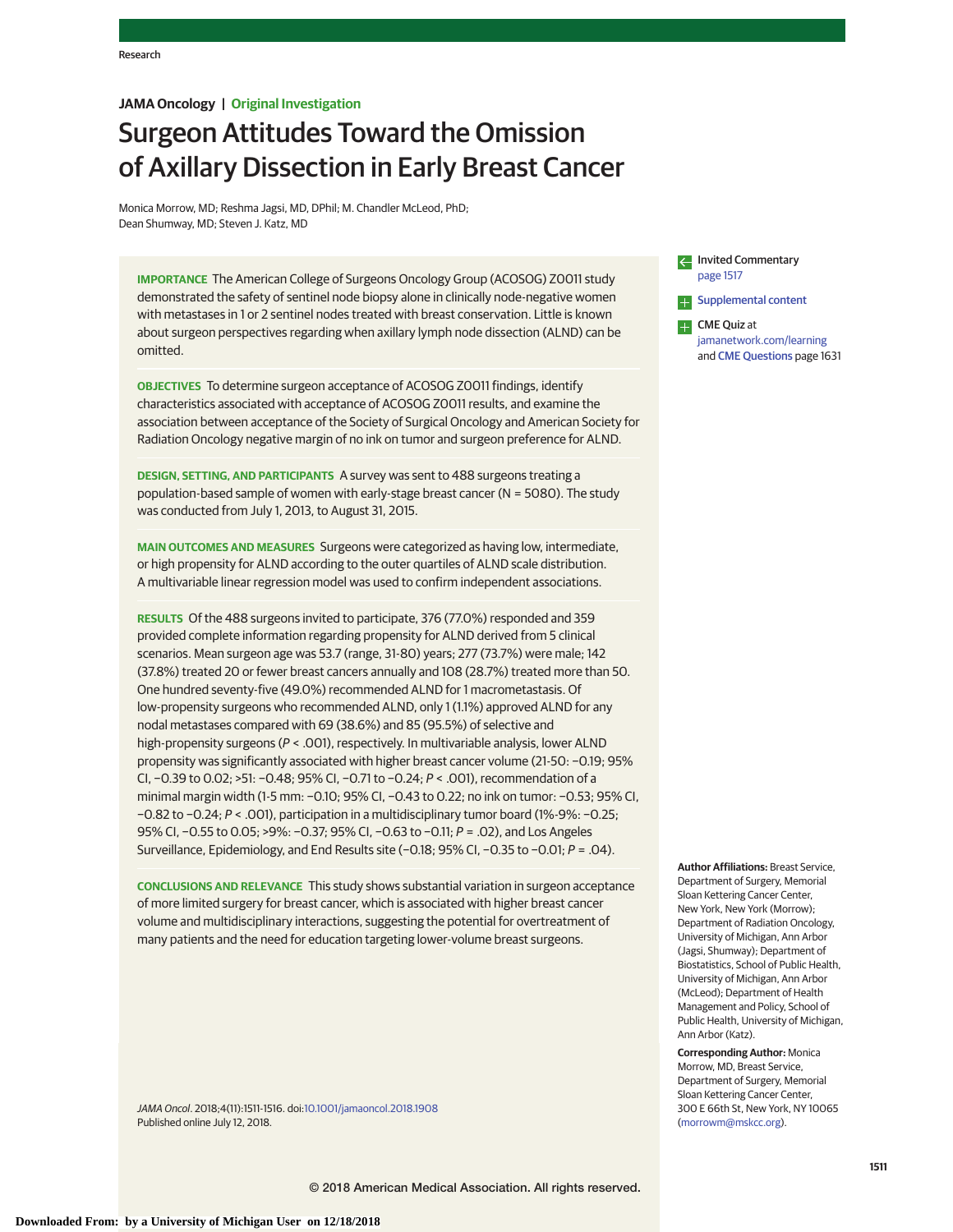hanges in our understanding of the biology of breast<br>cancer, the development of effective targeted sys-<br>temic therapies, and the use of systemic therapy for the<br>majority of small, nodo-negative breast sancers have altered cancer, the development of effective targeted sysmajority of small, node-negative breast cancers have altered the landscape of the surgical management of breast cancer in recent years. The American College of Surgeons Oncology Group (ACOSOG) Z0011 trial was a practice-changing study that demonstrated no significant differences in locoregional recurrence, disease-free survival, or overall survival in women with clinically node-negative breast cancer with metastases in 1 or 2 sentinel nodes (SNs) who were treated with breastconserving surgery with whole-breast irradiation and randomized to axillary lymph node dissection (ALND) or sentinel node biopsy (SNB) alone.<sup>1</sup> Subsequent prospective randomized trials have demonstrated that ALND may be safely omitted in clinically node-negative patients with micrometastases in the SNs (International Breast Cancer Study Group [IBCSG] 23-01)<sup>2</sup> or when axillary irradiation is given after SNB alone (After Mapping of the Axilla: Radiotherapy or Surgery? [AMAROS] trial).<sup>3</sup>

In 2014, the Society of Surgical Oncology (SSO) and the American Society for Radiation Oncology (ASTRO) published a guideline recommending no ink on tumor as an adequate margin for patients treated with lumpectomy and wholebreast irradiation,<sup>4</sup> which was associated with a 16% decrease in additional surgery use after initial lumpectomy within 2 years of guideline dissemination.<sup>5</sup> The concept underlying both the omission of ALND and use of smaller negativemargin widths is the same, namely, that the systemic therapy and radiotherapy given to women undergoing breastconserving surgery are contributors to local control and allow more limited, less-morbid surgical approaches.

Although new treatments with small incremental benefits are often embraced by the medical community, studies supporting the use of less therapy have been adopted more slowly.<sup>6-8</sup> The ACOSOG Z0011,<sup>1</sup> AMAROS,<sup>3</sup> and IBCSG 23-01 trials<sup>2</sup> provide high-quality evidence that ALND is no longer necessary for all women with SLN metastases, but little is known about current surgeon attitudes toward ALND and acceptance of omission of ALND in patients meeting clinical trial eligibility criteria. Herein, we examine surgeon perspectives regarding clinical circumstances in which ALND could be omitted and identify characteristics of surgeons associated with approval of omission of ALND in appropriate clinical circumstances. In addition, to determine whether these perspectives were particular to management of the ALNs or reflective of more general attitudes toward less surgical therapy, we examined the association between acceptance of the SSO-ASTRO minimal negative-margin width of no ink on tumor and surgeon propensity for ALND.

### **Methods**

## Sampling and Data Collection

The Individualized Cancer Care study is a population-based survey of patients with early-stage breast cancer and their clinicians. Women aged 20 to 79 years with ductal carcinoma in situ and stages I and II breast cancer who underwent defini**Question** Have surgeons accepted sentinel node biopsy alone for axillary management in patients undergoing breast-conserving surgery?

**Findings** In this survey of 376 surgeons, 49% would definitely or probably recommend axillary dissection for 1 sentinel node macrometastasis and 63% would definitely or probably recommend axillary dissection for 2 sentinel node macrometastases. In multivariable analysis, a lower propensity for axillary dissection was significantly associated with treatment of more breast cancer cases, acceptance of a lumpectomy margin of no ink on tumor, multidisciplinary tumor board participation, and Los Angeles Surveillance, Epidemiology, and End Results site.

**Meaning** The potential for overtreatment identified in this study indicates the need for education targeted toward lower-volume breast surgeons.

tive surgical therapy were identified using rapid case ascertainment from the Georgia and Los Angeles County Surveillance, Epidemiology, and End Results (SEER) registries between July 1, 2013, and August 31, 2015. Of the initial 7810 women selected, 7303 were eligible and 5080 patients responded (69.6% of those eligible). Patients were asked to identify their attending surgeon; 4755 (93.6%) did so. The 488 surgeons were mailed surveys toward the end of the patient data collection period; 376 (77.0%) responded. A modified Dillman method<sup>9</sup> was used tomaximize response. Surgeonsweremailed a packet containing an introductory letter, the survey, and a cash gift. A second survey was mailed to nonrespondents 4 weeks later, followed by a telephone call 4 weeks after that. A third survey was mailed to nonrespondents.

The surgeon questionnaire content was extensively pretested, as done in prior clinician surveys conducted by our team, and included (1) demographic/practice information, (2) scenario-based queries of attitudes about testing and treatment strategies, and (3) attitudes about patient communication and decision making.<sup>10</sup> This study was approved by the University of Michigan Institutional Review Board and the need for written consent was waived, as survey completion was believed to constitute consent.

#### Measures

The dependent variable—surgeon propensity to recommend ALND—was derived from 5 short clinical scenarios that were presented to the surveyed surgeons. The scenarios queried surgeon recommendation of ALND for a case typical of those included in the ACOSOG Z0011 and other trials. The case presented was a 48-year-old woman with clinically nodenegative cancer with a 1.5-cm, palpable, grade 3, infiltrating ductal carcinoma, estrogen receptor (ER) positive, progesterone receptor (PR) positive, and *HER2* negative, undergoing lumpectomy and SNB. Surgeonswere asked, "In a case like this, would you recommend axillary dissection for (1) isolated tumor cells in 1 SN, (2) micrometastases in 1 SN, (3) micrometastases in 2 SNs, (4) macrometastases in 1 SN, and (5) macrometastases in 2 SNs?" Response categories for each item were: definitely yes, probably yes, probably no, and definitely no.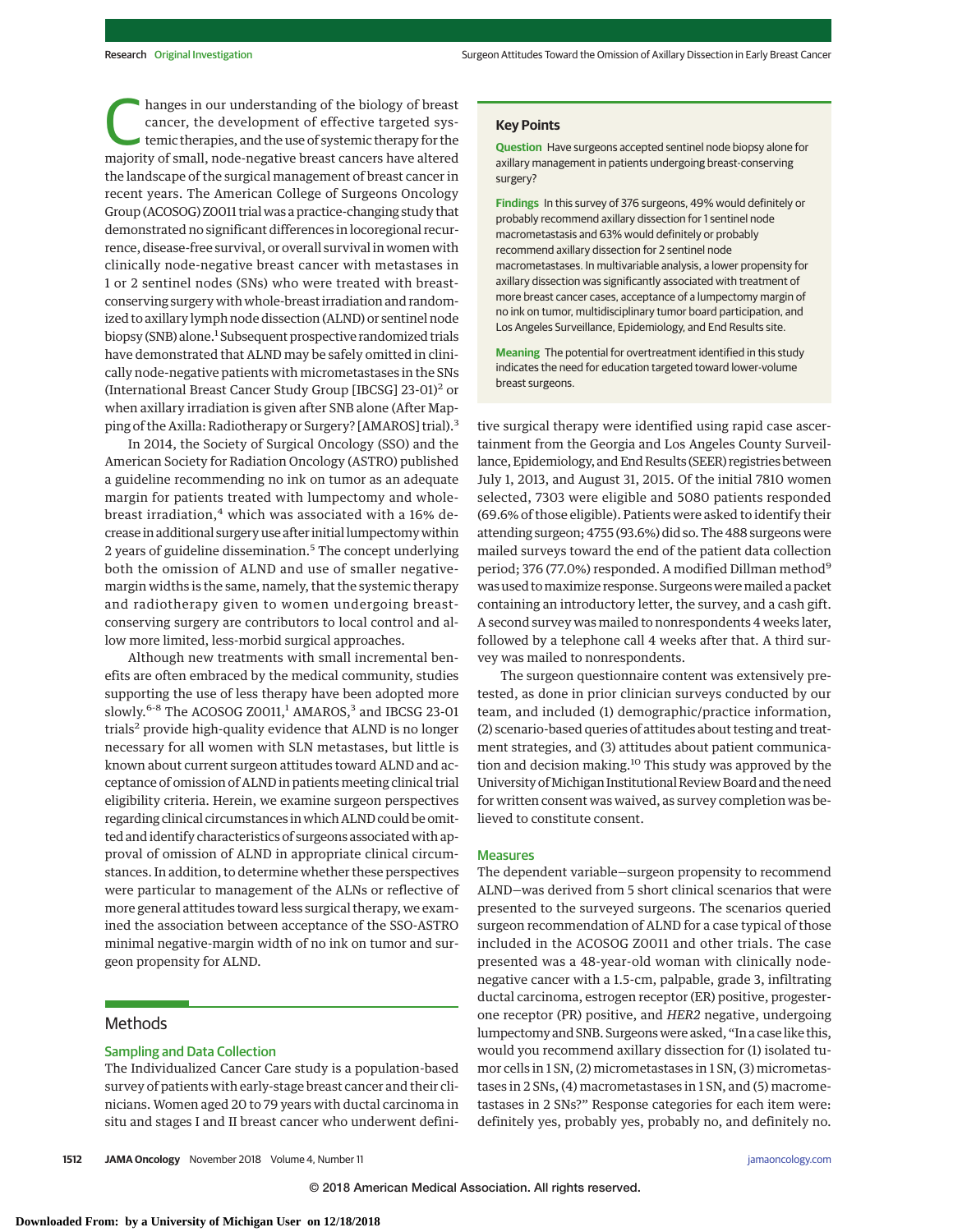Item responses were fit by a graded item response model to create a latent scale, with greater value indicating higher surgeon propensity to recommend ALND.<sup>11</sup> Scale values were calculated for 359 of the 376 responding surgeons with sufficient item information.

Additional measures of surgeon attitudes toward aspects of surgical management were evaluated in this study. For the 48-year-old woman in the case presentation above, we asked surgeons whether they: (1) would recommend ALND in the scenario of macrometastases in 3 SNs, (2) would say that "ALND should be done for any SN macrometatases" when discussing axillary management, and (3) would recommend a frozen section of the SN in such a case. Surgeons were also questioned if, for a patient undergoing mastectomy, they agreed that, "There is an option to omit ALND for macrometastasis in 1 or 2 SNs even if radiation therapy is not given." The response categories for these measures again ranged from definitely yes to definitely no. Surgeons were also asked whether they thought they performed ALND less often, about the same, or more often than other surgeons treating breast cancer in their community.

Last, we evaluated surgeon acceptance of a lumpectomy margin of no ink on tumor for invasive cancer in accordance with new guidelines.<sup>4</sup> The case scenario referenced for this question was a 60-year-old woman with a 0.8-cm mass in the upper quadrant of a large breast and a core biopsy showing grade 3 infiltrating ductal carcinoma, ER/PR positive/*HER2* negative, who received a lumpectomy and SNB to be followed by whole-breast irradiation. Surgeons were asked, "What negative margin width precludes the need for re-excision after lumpectomy with radiation?" with allowable responses of tumor cells not touching the ink, greater than 1 to 2mm, greater than 5 mm, and greater than 1 cm. Other surgeon measures included number of years in practice, sex, breast cancer patient volume, percentage of newly diagnosed breast cancer patients discussed in a multidisciplinary meeting, and geographic practice site.

#### Statistical Analysis

We first described surgeon demographic and practice factors of interest (Table).We then evaluated surgeons' reports of their recommendation of ALND for the 5 clinical SNB scenarios. Following development of the 5-item scale for propensity to recommend ALND, surgeons were scored and categorized as having low, selective, or high propensity for recommending ALND using the outer quartiles of the ALND scores. We then examined the distribution of the ALND propensity groups by surgeon's annual breast cancer patient volume. We also assessed the distribution of ALND propensity groups by surgeon's reported negative margin needed to avoid re-excision following lumpectomy and irradiation in a 60-year-old woman with an ER/PR-positive tumor. Finally, we used a multivariable linear regression model to confirm the independent association between surgeon ALND propensity and breast cancer patient volume, controlling for geographic site, sex, years in practice, percentage of patients with newly diagnosed breast cancer discussed in a multidisciplinary meeting, and preferred negative margin. All analyses were conducted using SAS, version

| Characteristic                                                                                        | Value        |
|-------------------------------------------------------------------------------------------------------|--------------|
| Age, $y(n = 359)$ , mean (range)                                                                      | 53.7 (31-80) |
| Years in practice ( $n = 371$ ), mean (range)                                                         | $20.8(0-45)$ |
| Sex, No. (%)                                                                                          |              |
| Female                                                                                                | 92(24.5)     |
| Male                                                                                                  | 277(73.7)    |
| <b>Missing</b>                                                                                        | 7(1.9)       |
| Surgeon volume of breast cancer patients<br>in past 12 mo, No. (%)                                    |              |
| $0 - 20$                                                                                              | 142 (37.8)   |
| $21 - 50$                                                                                             | 112 (29.8)   |
| >50                                                                                                   | 108 (28.7)   |
| <b>Missing</b>                                                                                        | 14(3.7)      |
| Cases discussed in multidisciplinary<br>tumor meeting, No. (%)                                        |              |
| $\Omega$                                                                                              | 59 (15.7)    |
| $1 - 9$                                                                                               | 63(16.8)     |
| $\geq 10$                                                                                             | 246 (65.4)   |
| <b>Missing</b>                                                                                        | 8(2.1)       |
| Preferred negative margin for precluding<br>re-excision after lumpectomy<br>with irradiation, No. (%) |              |
| Tumor cells not touching ink                                                                          | 245 (65.2)   |
| $>1$ mm                                                                                               | 69 (18.4)    |
| $>5$ mm                                                                                               | 44 (11.7)    |
| Missing                                                                                               | 18(4.8)      |
| <b>SEER site</b>                                                                                      |              |
| <b>USC</b>                                                                                            | 189 (50.3)   |
| Emory                                                                                                 | 187 (49.7)   |
|                                                                                                       |              |

Abbreviations: SEER, Surveillance, Epidemiology, and End Results Registry; USC, University of Southern California.

<sup>a</sup> Of the 376 who responded, 359 provided complete information.

9.4 (SAS Institute Inc). PROC GLM was used for multivariable linear regression. All statistical tests were 2-sided, with confidence at the 95% level;  $\chi^2$  tests were used to determine statistical significance for all differences in proportions, and*F*and *t* tests were used for linear regression effects.

## **Results**

The Table summarizes the characteristics of the 376 responding surgeons; data on some variables were missing. The mean surgeon age was 53.7 years (range, 31-80) and 92 (24.5%) were women. Practice volume was varied, with 142 (37.8%) of respondents treating 0 to 20 breast cancer cases per year, and 108 (28.7%) treating more than 50 breast cancer cases per year. Although women constituted only 24.5% of the study participants, they represented 52.4% of the high-volume surgeons.

Substantial variation in report of recommendations for ALND was observed in response to the clinical scenarios (eFigure 1 in the [Supplement\)](https://jama.jamanetwork.com/article.aspx?doi=10.1001/jamaoncol.2018.1908&utm_campaign=articlePDF%26utm_medium=articlePDFlink%26utm_source=articlePDF%26utm_content=jamaoncol.2018.1908). Surgeons were least likely to recommend ALND for patients with isolated tumor cells or micrometastases in a single SN, with 12.7% and 12.6% of surgeons, respectively, probably or definitely recommending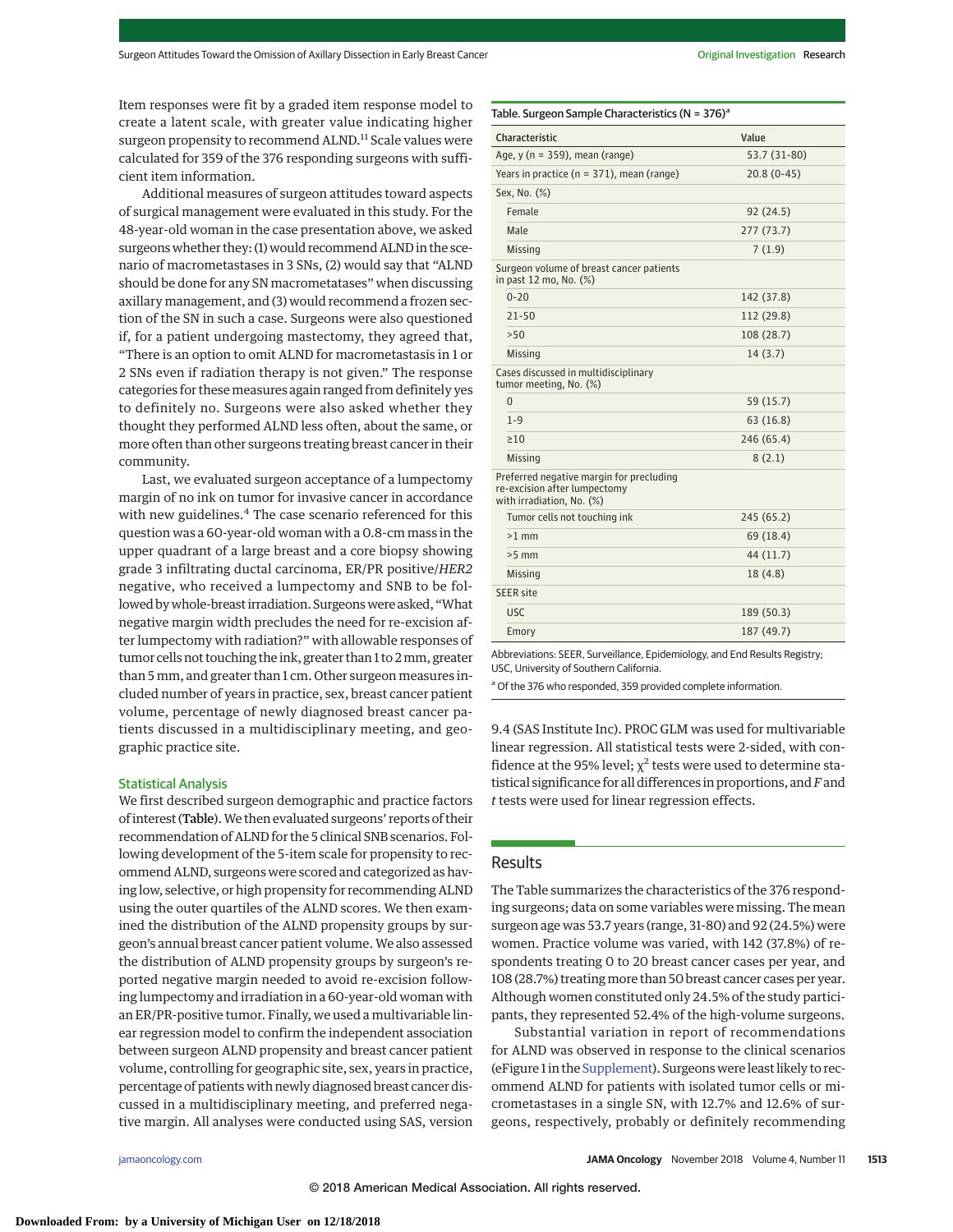Figure 2. Association Between Surgeon Acceptance of Margin of No Ink

Figure 1. Association Between Surgeon Practice Volume and Propensity for Axillary Lymph Node Dissection (ALND)



Surgeon volume was reported as the number of new patients with a breast cancer diagnosis seen in the past 12 months after adjustment for sex, years in practice, and site. Propensity for ALND was described as low, selective, and high.

ALND for this minimal volume nodal disease. When a single nodal macrometastasis was present, 175 (49.0%) of the surgeons would definitely or probably recommend ALND, and for patients with macrometastasis in 2 nodes, 221 (62.6%) would recommend ALND.

Using outer quartiles of the ALND scale values, surgeons were categorized into low (89 [25%]), selective (181 [50%]), or high (89 [25%]) ALND propensity groups. Of surgeons who responded to the 5 items or questions from which the scale was created asking whether ALND should be done for any SN macrometastases, 1 of the 87 (1.1%) low ALND propensity group surgeons said that ALND should definitely or probably be done for any SN macrometastases compared with 69 (38.6%) of the selective ALND group ( $n = 179$ ) and 85 (95.5%) of the high  $(n = 89)$  ALND propensity surgeons  $(P < .001)$ . In addition, when asked whether they would recommend an intraoperative frozen section of the SN, 25 (28.7%) of responding surgeons in the low (n = 87) ALND propensity group would recommend the procedure compared with 78 (44.1%) of selective (n = 177) ALND propensity surgeons and 77 (86.5%) of high (n = 89) ALND propensity surgeons (*P* < .001).

Figure 1 shows the percentage of surgeons in each propensity group by breast cancer patient volume (n = 346). Fortythree of the 105 (41.0%) high-volume total surgeons (>50 cases/y) had a low propensity for ALND compared with 19 of 133 (14.3%) of low-volume surgeons (≤20 cases/y). Conversely, 40% of low-volume surgeons had a high propensity for ALND compared with 9% of high-volume surgeons. Surgeons with a high propensity for ALND were also less likely to accept lumpectomy margins of no ink on tumor (Figure 2). In the scenario of a 60-year-old woman with an ER/PR-positive, *HER2*-negative clinical T1bN0 cancer, 85% of respondents with a low propensity for ALND believed that a margin of no ink on tumor definitely or probably precluded the need for reexcision compared with 128 of 178 (71.9%) of those with a selective propensity for ALND and 40 of 88 (45.5%) responding surgeons with a high propensity for ALND.



Acceptance of a margin of no ink on tumor was assessed using the scenario of a 60-year-old woman with a clinical T1bN0, estrogen receptor–positive, progesterone receptor–positive, HER2-negative cancer having lumpectomy with planned whole-breast irradiation. Propensity for ALND was described as low, selective, and high.

A minority of surgeons appeared to extrapolate the results of clinical trials eliminating ALND in patients who did not meet trial selection criteria for whom guidelines continue to recommend ALND. Twenty-eight (7.8%) of surgeons did not recommend ALND for macrometastases in 3 SNs in a patient having breast-conserving therapy (BCT), and 2 (0.6%) stated that there was definitely an option to omit ALND in patients undergoing mastectomy without planned radiotherapy; 33 (9.2%) stated there was probably that option. Surgeons with a high propensity for ALND had a high level of awareness that they perform the procedure more frequently than their peers (eFigure 2 in the [Supplement\)](https://jama.jamanetwork.com/article.aspx?doi=10.1001/jamaoncol.2018.1908&utm_campaign=articlePDF%26utm_medium=articlePDFlink%26utm_source=articlePDF%26utm_content=jamaoncol.2018.1908). High ALND propensity surgeons composed only 5.8% of the group who stated they performed ALND less frequently than their peers and 55.6% of the group who believed that they performed ALND more frequently than other surgeons.

Results of a multivariable linear regression analysis of factors associated with surgeon propensity for ALND are shown in eFigure 3 in the [Supplement.](https://jama.jamanetwork.com/article.aspx?doi=10.1001/jamaoncol.2018.1908&utm_campaign=articlePDF%26utm_medium=articlePDFlink%26utm_source=articlePDF%26utm_content=jamaoncol.2018.1908) The dependent variable, surgeon ALND propensity, had a mean (SD) of 0.04 (0.86) (range, −1.20 to 2.11) with lower scores indicating a lower propensity to recommend ALND and higher scores indicating a greater propensity to recommend ALND in the clinical case scenario. After adjustment for other factors, lower propensity to use ALND was significantly associated with higher annual patient volume (21-50: −0.19; 95% CI, −0.39 to 0.02; >51: −0.48; 95% CI, −0.71 to −0.24; *P* < .001), surgeon recommendation of minimal margin width (no ink on tumor) (1-5 mm: −0.10; 95% CI, −0.43 to 0.22; no ink on tumor: −0.53; 95% CI, −0.82 to −0.24; *P* < .001), higher proportion of cases being discussed in a multidisciplinary tumor board (1%-9%: −0.25; 95% CI, −0.55 to 0.05; >9%: −0.37; 95% CI, −0.63 to −0.11; *P* = .02), and Los Angeles County SEER site (−0.18; 95% CI, −0.35 to −0.01; *P* = .04).

**1514 JAMA Oncology** November 2018 Volume 4, Number 11 **(Reprinted)** [jamaoncology.com](http://www.jamaoncology.com/?utm_campaign=articlePDF%26utm_medium=articlePDFlink%26utm_source=articlePDF%26utm_content=jamaoncol.2018.1908)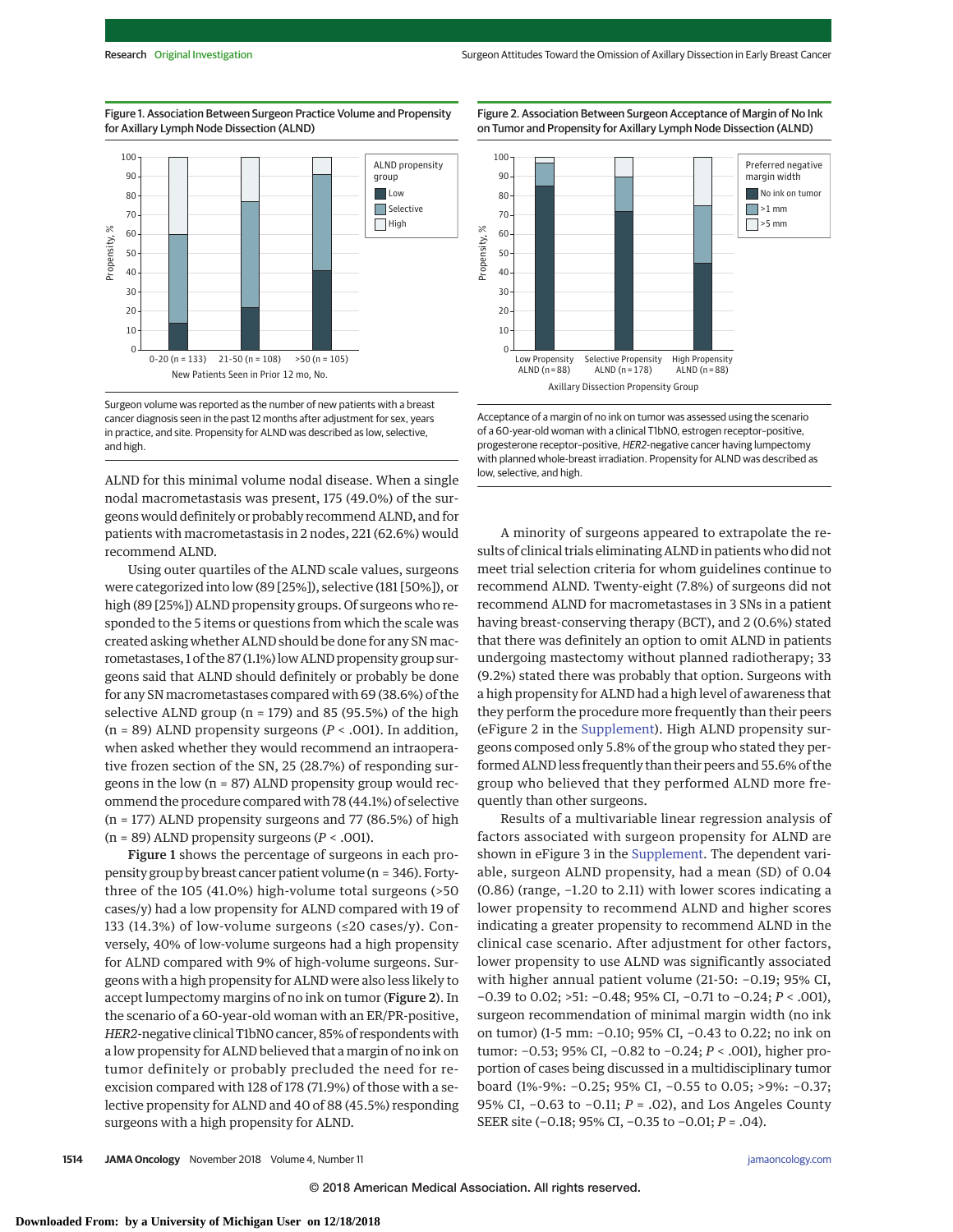# Discussion

We have demonstrated variation among surgeons in omission of ALND, with a majority of surgeons recommending elimination of ALND for isolated tumor cells and micrometastases, but approximately half continuing to favor ALND for SN macrometastases. This is evidence of the potential for overtreatment inmany patients based on data from prospective randomized trials indicating that ALND does not improve outcomes in these clinical scenarios.<sup>1-3</sup> In a prospective study performed at Memorial Sloan Kettering Cancer Center of 793 consecutive women meeting ACOSOG Z0011 eligibility criteria and found to have SN metastases, ALND was avoided in 84%,<sup>12</sup> suggesting that the widespread adoption of the ACOSOG Z0011, AMAROS, and IBCSG 23-01 results could substantially decrease the burden of breast cancer treatment. The use of ALND for isolated tumor cells is particularly concerning because such patients are classified as node-negative in the American Joint Committee on Cancer staging system.<sup>13</sup> This level of variation in a heterogeneous surgeon sample likely reflects the generally slow acceptance of less surgical therapy and the controversy that surrounded the ACOSOG Z0011 trial when it was initially published. Despite 6 prospective randomized trials supporting the safety of BCT and a 1990 National Institutes of Health consensus panel recommending its use, $14$ fewer than 50% of women with early-stage breast cancer treated in 1994 underwent BCT, $^8$  and rates of use did not peak until 2005.<sup>15</sup> When ACOSOG Z0011 was initially published in 2011, concerns were raised regarding the representativeness of the patient population as well as the safety of eliminating ALND in younger women and those with *HER2* overexpressing or triple-negative breast cancers, and the 6.3-year median follow-up was believed to be too short for a population of women with ER-positive breast cancer in whom late recurrences are frequent.<sup>16,17</sup> Our survey was conducted prior to the publication of the 10-year outcomes of ACOSOG Z0011,<sup>18</sup> which confirmed no significant differences in local control or survival based on the performance of ALND, and it is possible that these mature data may lead to greater acceptance of omission of ALND among surgeons.

Our findings also indicate differences in acceptance of more limited surgical approaches among surgeons based on volume of breast cancer cases seen annually. Lower-volume surgeons were less likely to omit ALND and more likely to favor obtaining margins more widely clear than no ink on tumor in patients having BCT despite a 2014 meta-analysis and multidisciplinary guideline approved by the SSO, ASTRO, American Society of Clinical Oncology, and American Society of Breast Surgeons recommending no ink on tumor as an adequate margin for patients undergoing lumpectomy with whole-breast irradiation.<sup>4</sup> It is possible that the conceptual basis for the smaller surgical procedures or the body of evidence supporting them is less well known to lower-volume surgeons, indicating a need for education targeting this group. Presentation of cases at a multidisciplinary tumor board was an independent variable associated with decreased ALND use, providing a practical avenue for surgeons not fully comfortable with omission of ALND to discuss when it is appropriate to adopt this practice.

In addition to continued recommendation of ALND in situations where it is not warranted, such as patients with isolated tumor cells, micrometastases, or macrometastases in 1 to 2 SNs who are undergoing breast-conserving surgery with whole-breast irradiation, we also found evidence of extrapolation of existing evidence to clinical circumstances not addressed in randomized trials. Twenty-eight (7.8%) percent of surgeons would definitely or probably omit ALND for macrometastases in 3 or more SNs in a patient having BCT; this fact is evidence of undertreatment, as, to our knowledge, no data exist to support the safety of this practice. In ACOSOG Z0011,<sup>1</sup> the presence of macrometastases in 3 or more SNs was an indication for ALND, and in the AMAROS trial,3 only 5% of randomized patients had metastases to 3 or more SNs. Omission of ALND for patients with SN macrometastases undergoing mastectomy without radiotherapy was considered definitely or probably an option by 10% of the respondents, despite the fact that this scenario was not included in ACOSOG Z0011<sup>1</sup> or AMAROS<sup>3</sup> and is being addressed in an ongoing clinical trial.16

#### Strengths and Limitations

Strengths of this study include the diverse sample of attending surgeons drawn from a contemporary population-based sample of patients from 2 large regions of the United States, the high surgeon response rate, and our ability to examine both practice attributes and surgeon attitudes toward clinically relevant scenarios commonly encountered in clinical practice. However, there were limitations. We relied on surgeon reports of whether or not they would perform ALND and did not have actual utilization data. Results were limited to surgeons who treated patients in Georgia and Los Angeles County.

#### **Conclusions**

Our findings have implications for clinical practice and health policy. Although ALND and SNB are both outpatient surgical procedures with a negligible risk of perioperative mortality, ALND is a longer operation than SNB, with a significantly higher risk of perioperative complications<sup>19</sup> and their associated costs. ALND is also associated with a longer period of disability for patients and, most significantly, a higher lifetime risk of lymphedema.19,20 Patients report that lymphedema is the most-feared long-term consequence of breast cancer treatment, and behaviors adopted to minimize the risk of lymphedema may interfere with employment or negatively affect quality of life.<sup>21</sup> As demonstrated in our study, the decision to perform ALND is usually made with an intraoperative frozen section by surgeons with a high propensity for ALND, so interventions to reduce the use of ALND must take place prior to surgery. Women with clinically node-negative cancer undergoing BCT with whole-breast irradiation who are advised that ALND is routine for the finding of any SN metastases should seek a second opinion or reserve consent for ALND until final surgical pathologic test results are available to ensure